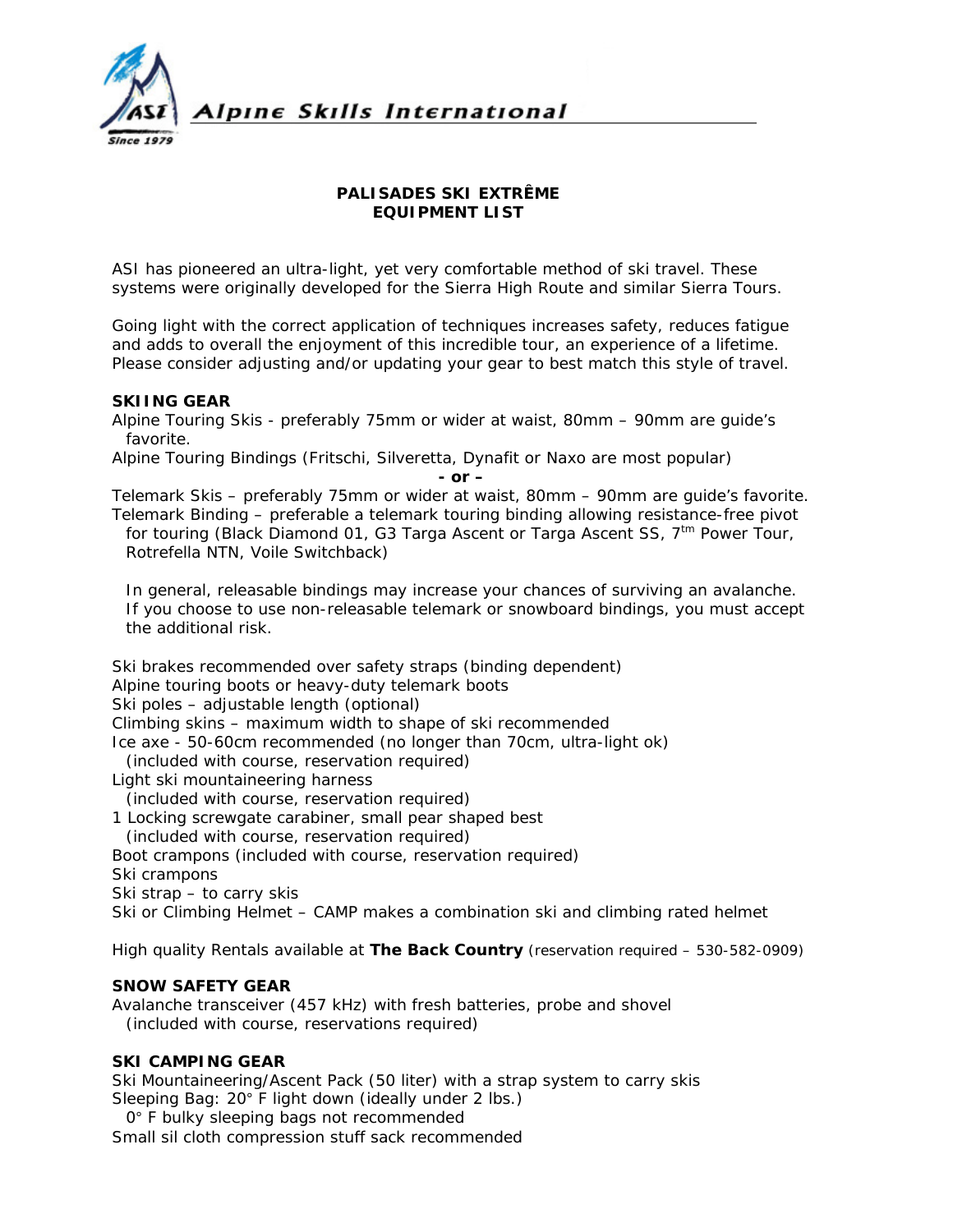Light Thermarest or closed cell foam (3/4 length – full length thick, bulky pads not recommended) Experts often use their light pack under their torso or feet to supplement a ¾ length pad, plus extra clothing to sleep on.

# **CLOTHING**

### **Next to skin layers:**

Short sleeve T-shirts (2) – light merino wool or capilene Long sleeve light merino wool or capilene zip T-neck Merino wool or capilene briefs (2 pr.) Merino wool or capilene light long johns Ski socks – wool/nylon blend or similar (2 pr.)

### **Outer layers:**

Soft-shell jacket (lightly insulated) or fleece pullover or full zip Soft-shell mountain pants (AKA "guide pants" – synthetic stretch woven fabric) - Patagonia, Mammut or similar Light puff jacket (nylon with synthetic insulation) Light outer shell (waterproof/breathable jacket and pants) Light wool or fleece hat Fleece neck gaiter for storm conditions Sun hat – with visor Gloves – medium weight ski gloves and light gloves for spring conditions Light down or fiberfill booties (optional, many experts change socks and wear their inner boots in the tent and/or use their outer shells for quick bathroom trips) Bandana Approach hiking shoes

*This is a recommended optimum layering system. Certain items may be substituted but combination of layers should equal the recommended list for warmth, moisture wicking, wind and precipitation resistance, weight and packability.* 

### **MISCELLANEOUS**

1-2 Liter water container (wide-mouth lexan recommended) or hydration system (with soft hydration bladder, an additional hard Lexan 1 Liter bottle is recommended for camp use). Bottle can be refilled during the day at open water and snow can be added for solar melting.

Cup – large enough for a 16oz. serving. Examples include: soft, flexible 2-cup measuring cup, plastic Tupperware, zip-lock container with lid or Platypus hydration bladder cut and taped to form a 16-20oz. folding cup (avoid heavy thermal mugs).

Lexan spoon

Water purification – Iodine tablets or tincture of iodine in small plastic dropper bottle Sunglasses with retainer

Goggles with light lenses for storm conditions

Sunscreen – 30 SPF or greater (small amount in squeeze bottle)

Lip balm – 30 SPF or greater

Small personal first aid kit – band-aids, moleskin, tape, aspirin, antacid tablets Toothbrush and toothpaste - small tube

6-8 moist toilets (anti-bacterial recommended or anti-bacterial gel in a tiny squeeze bottle)

Toilet paper in zip-lock bag with matches

Lightweight headlamp with fresh batteries

Butane lighter

Small pocket knife

Camera (optional)

Small 2-way FRS radio (optional)

# **ASI PROVIDES**

All group guiding equipment, Ortovox avalanche transceivers, probes, shovels, group first-aid, emergency and repair kits, shelters, ground cloth, stoves, cook kits, and 3 dinners.